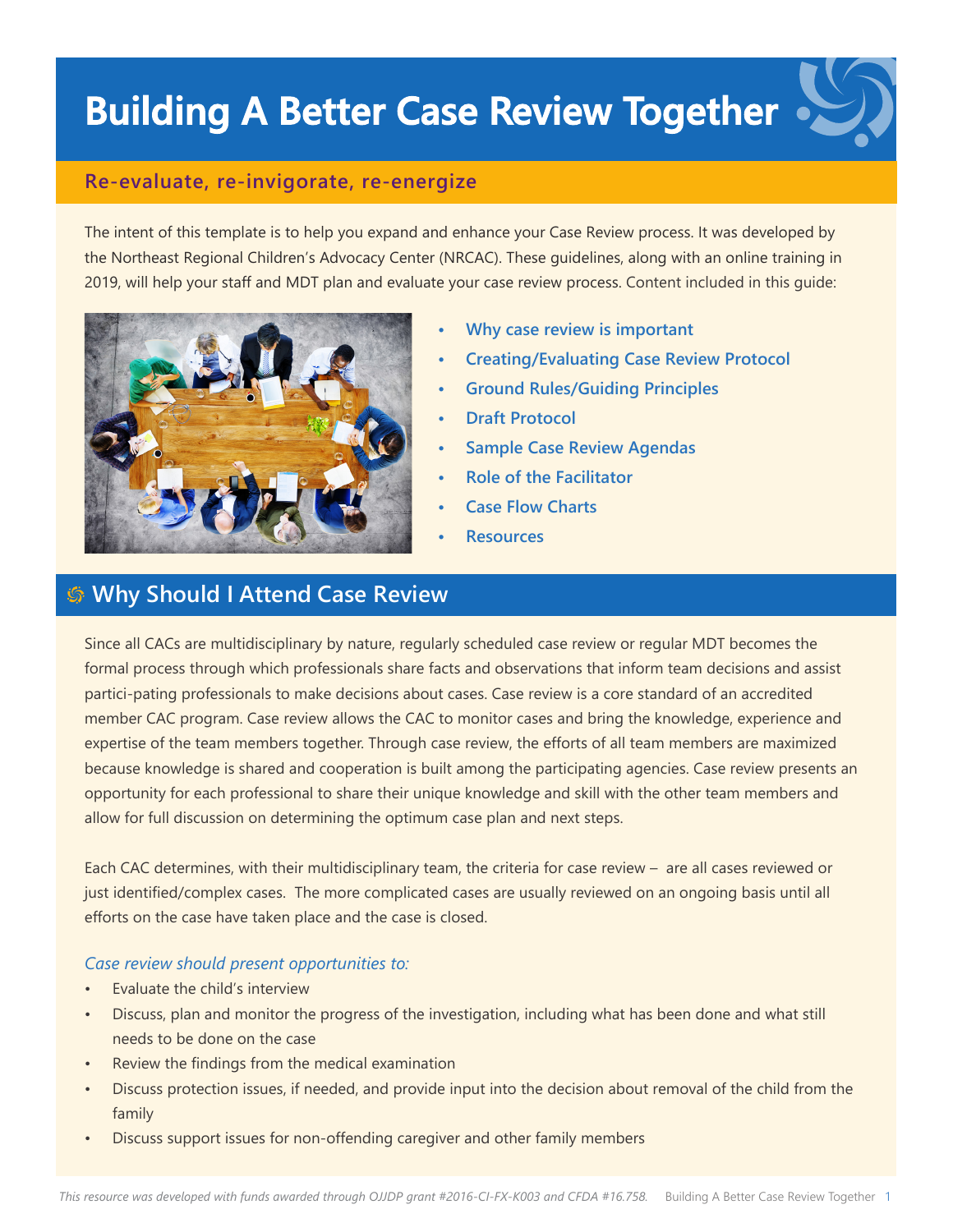- Discuss cultural considerations of child and non-offending caregiver
- Provide input into the decision about prosecution
- Provide an opportunity to discuss the treatment issues/needs for the child and other family members
- Review the family's viewpoint about prosecution
- Coordinate criminal and civil proceedings
- Review criminal and civil case proceedings
- Promote joint decision making on case management issues
- Determine appropriate time frames to accomplish tasks
- Provide an opportunity for formal and informal communication among all responsible agencies
- Discuss the important child development issues relevant to interviewing the child, assessing their ability to par-ticipate in court, and preparing them for court
- Provide support to the professionals who work the child abuse cases to prevent burnout
- Build trust and support among team members
- Provide cross-training opportunities for team members.

#### *Case review has many benefits:*

- Provides an opportunity for new agency personnel to become acquainted with other team members and the case review process
- Allows each team member to retain their agency identity/mandate while becoming familiar with the other systems involved with abused children and their families
- Helps prevent cases from "falling through the cracks" in the system
- Enables team members to identify gaps in resources and conflicts in service provision
- Ensures pro-active planning and case coordination in the best interest of the child and family

#### *There are also many challenges with case review:*

- Irregular attendance
- **Turnover**
- Lack of trust/respect
- Tension between individuals
- Tension between agencies
- Dominated by one individual/discipline
- Team burn out
- Reluctance to share information
- Unclear purpose
- Wrong people at the table
- Focus on investigation only and not ongoing services

Every CAC will set its own policies and procedures for case review. Case review should be coordinated and scheduled by CAC staff, preferably at the CAC. Someone should be designated as the case review facilitator. At some CACs, this facilitator is the CAC Director/Coordinator in others, an MDT member such as, prosecutor is the facilitator.

At case review, all agencies or professionals who have information about a case should be present. Each agency should be present so that all issues pertinent to the case can be discussed, decision making can occur, and ap-propriate referrals made. Some agencies send the ongoing caseworker/detective, while others send the supervi-sors with the latest case updates. Each CAC should have a policy about confidentiality of case review information and all those in attendance at case review must be bound by the CAC policies on confidentiality.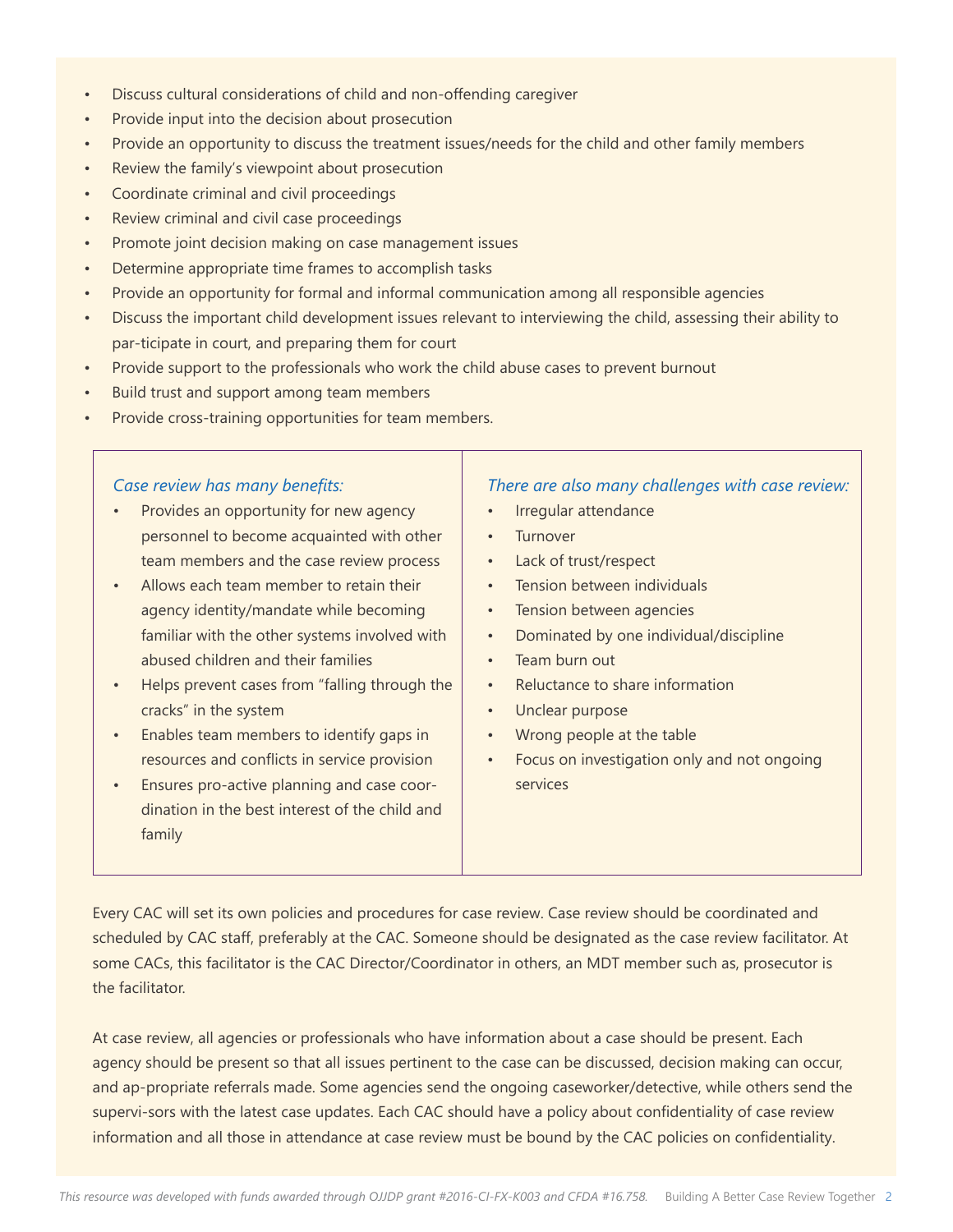It is very important that the agency professionals see case review as valuable rather than a waste of time. To that end, certain policies about case review should be established early in the process and reinforced by the facilitator and those present. Different CACs have structured their case review in different ways.

### *Some of the very helpful aspects are:*

- Develop an agenda for each case review meeting that is distributed ahead of time to the attending agencies and professionals.
- Make certain that the case review agenda lists the important issues to be discussed about a case so that all those in attendance are clear if there are activities that they should have completed prior to case review.
- Make certain that any outstanding cases are regularly reviewed until the case is closed by all of the agencies involved.
- Make certain that case review is an opportunity to monitor case progress and not a time to attack other agen-cies for their perceived lack of work.
- Ensure all team members understand they can request a case to be put on the list for review.

# **Creating/Evaluating Case Review Protocol**

### *Case review should present opportunities to:*

- **1.** Identify case review practices/guidelines
- **2.** Review purpose, location, case review criteria, documentation, confidentiality with MDT
- **3.** Create/review guiding principles
- **4.** Evaluate how things are working at the present time (OMS MDT surveys)
- **5.** Review/update protocol to fit your CAC needs

# **Example of Case Review Ground Rules/Guiding Principles**

*Note: These Guidelines should be created to reflect the individuality of your team. Some teams do this exercise at the beginning of a regular scheduled case review and then post on the wall of the team room.*

- 1. The content of team/case discussions will remain confidential.
- 2. We will bring a positive problem-solving attitude to each meeting.
- 3. Everyone will engage in active participation and will allow everyone to contribute.
- 4. We will respect differences and will not discount others' opinions, be those personal or case specific.
- 5. We will support each other, rather than judge each other.
- 6. We will refrain from instructing other team members on their job responsibilities.
- 7. We will understand that each agency maintains ultimate authority for decisions appropriate to its own policies and statutory mandates and may not be able to adopt some team recommendations.
- 8. We will understand that each agency has its own policies and procedures and will refrain from using case review as a medium to criticize other agencies' procedures.
- 9. Feedback will remain open, honest, and constructive and will focus on the case and group process, not on personalities. Adverse personal comments or attacks are not acceptable.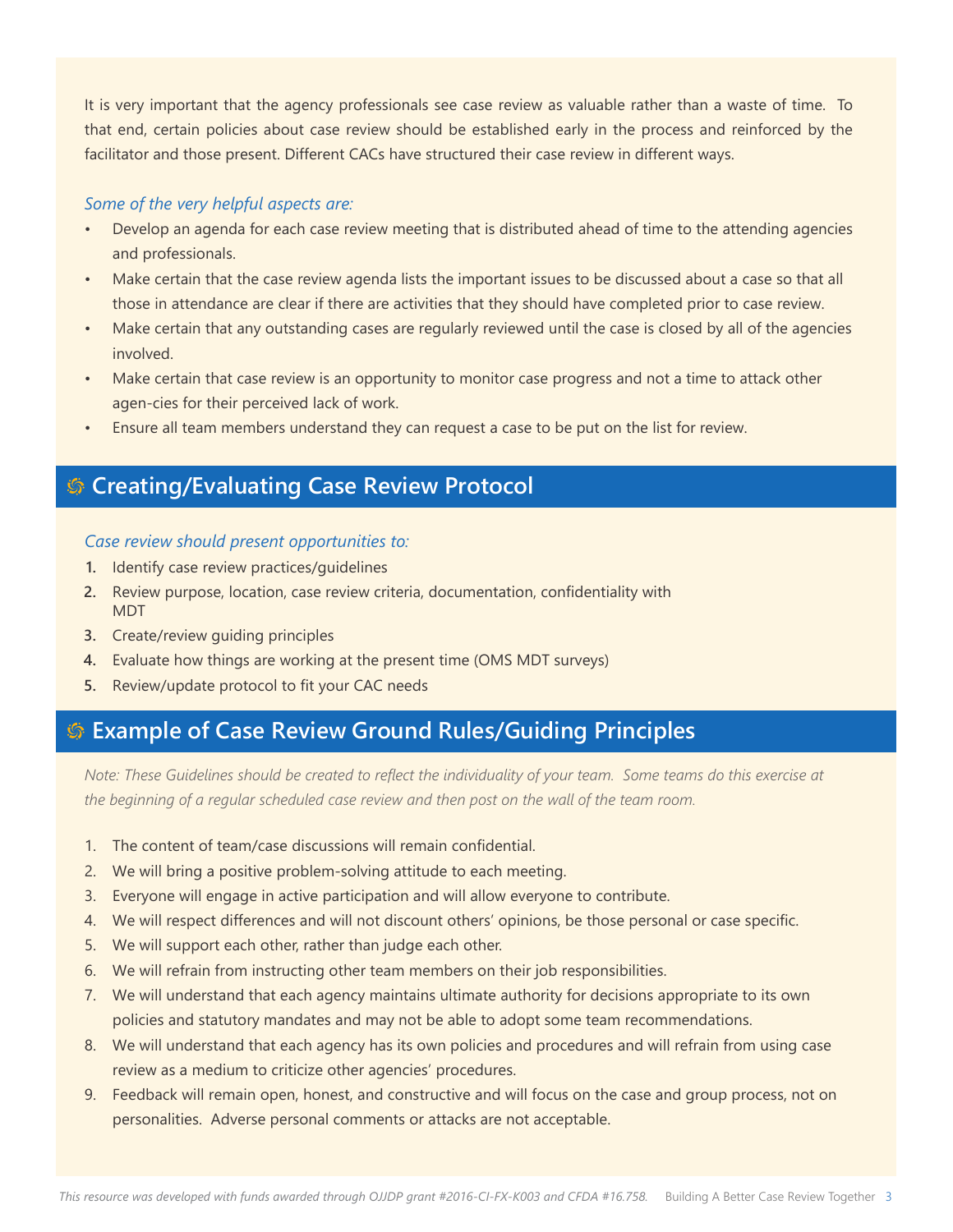- **10.** Our focus will remain on the cases, subsequently avoiding sidetracks, sidebar conversations, personality conflicts, or hidden agendas.
- **11.** We will make every attempt to use time wisely by arriving on time for case review/staffing, returning on time from breaks and ending meetings on time.
- **12.** We will notify the CAC of any absence from a scheduled review within 48 hours, when possible.
- **13.** If a designated Team member cannot attend a scheduled case staffing, a designee and/or his/her supervisor will come prepared to staff the case in his/her absence.
- **14.** Barring an urgent situation, we will make all attempts to not leave a case review until the meeting or staffing is adjourned,
- **15.** If someone misses a meeting or must leave early, a responsible party will be designated to provide the missed information to the absent MDT member.
- **16.** Each team member is responsible for what he/she receives from case review and will ask for what they need from the facilitator and/or other team members.
- **17.** To minimize disruptions, cell phones will be turned to vibrate or silent.

### **Example of a Draft Protocol**

*Note: Each Case Review Protocol should be created with the MDT to reflect the individuality of the program.*

#### **1. Purpose:**

The purpose of Case Review is to bring together the multidisciplinary team (MDT) players to discuss the status of all child abuse cases or identified child abuse cases. Case Review will allow the CAC to track the status of active cases in which both criminal and civil matters are pending and to coordinate interagency services.

#### **2. Participants:**

Representatives from the CAC, Child Protection, Prosecutor's Office, Law Enforcement, Mental Health Agencies (or consultant), Medical representative, and Victim Advocacy will attend and provide input at the monthly/bimonthly/weekly Case Review. If a team representative is not available to attend Case Review, they will ensure that the appropriate information is conveyed to the Case Review Facilitator or another appropriate team member. The participants are direct staff working on the case, or their supervisors, to ensure they are familiar with the case sta-tus and case review protocol. The CAC Director or other team member will act as the Case Review Facilitator and other team members will cover in his/her absence.

#### **3. Frequency:**

The CAC hosts case reviews meetings monthly/bimonthly/weekly. Additional Case Reviews will be scheduled as needed, according to volume of case referrals and urgency of review.

#### **4. Case Selection:**

Cases will be selected by the CAC staff/team members. The Case Review Facilitator will regularly consult with other team members to decide which cases will be reviewed at case review. After the cases are chosen, the Case Review Facilitator will circulate the case list a week before scheduled to allow team members to prepare their updates. The list can be circulated via email (encrypted if need be). Case Review will include sexual and physical abuse cases, as well as child witness to violence cases.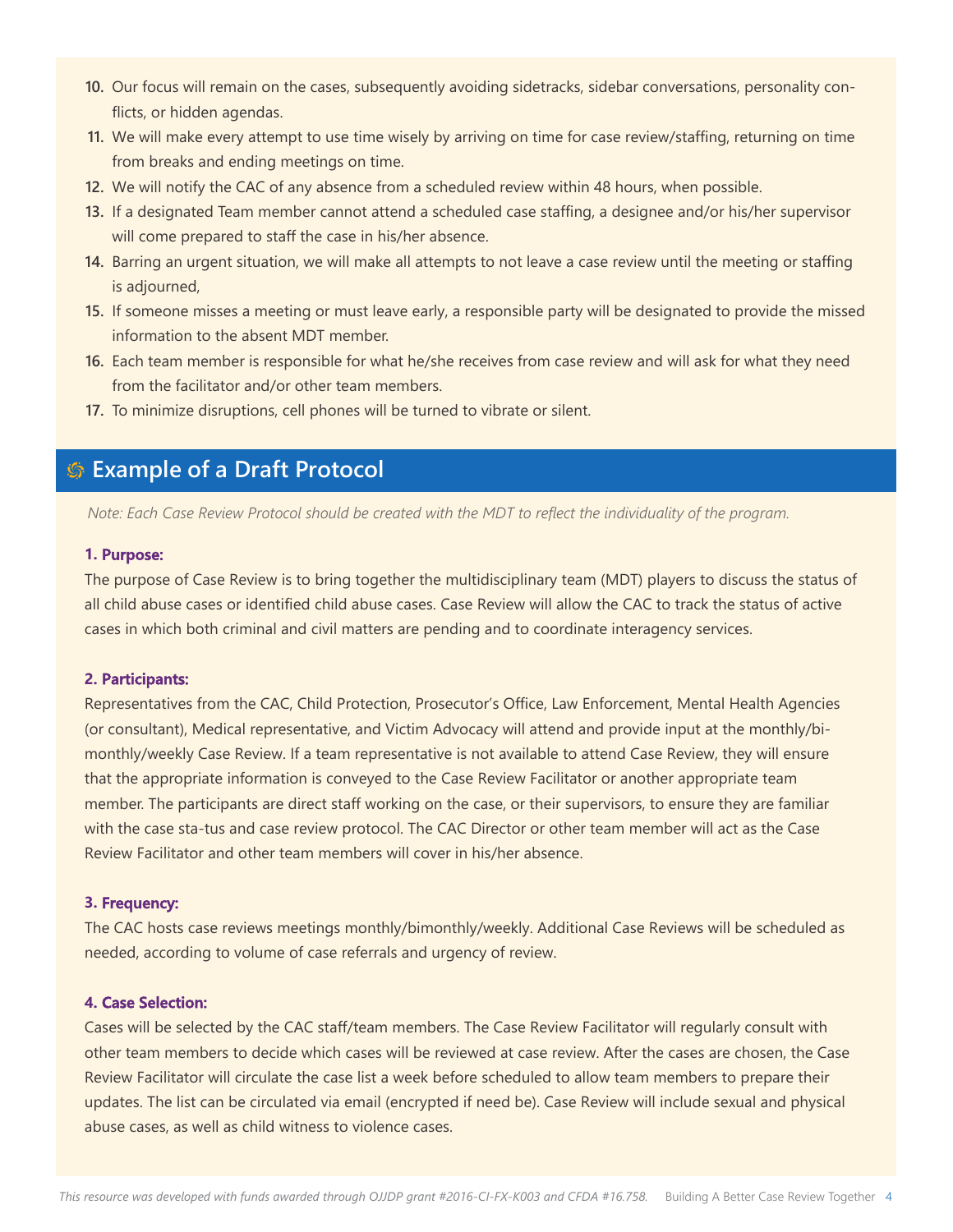#### **5. Meeting Format:**

An agenda with the list of cases scheduled for review will be distributed at the beginning of case review by the Case Review Facilitator. Each case will be discussed in accordance with the Case Review Outline. Individual Team Mem-bers will give an overview of the case and relevant issues except for privileged mental health information (including but not limited to names of providers and/or agencies) or privileged Victim Advocacy information. Following the review, MDT members may decide to schedule a follow up Case Review Meeting for a future date. Team members may rotate through Case Review as certain team members (i.e. law enforcement and DCF) may be different for each cases. At the end of the agenda, there is always an opportunity for the MDT team to discuss training, updates, issues and needs.

#### **6. Location of Meeting:**

All case review meetings will be held at the CAC (or other location) unless otherwise specified.

#### **7. Documentation:**

It is the responsibility of each participant to gather the relevant information for his or her own agency. All updates from case review will be entered into NCA trak directly/outlined in a case review form/recorded by the case review facilitator/recorded by each team member. The case review agendas are returned to the Case Review Facilitator or their designee at the end of each meeting to be shredded. A subsequent email will be sent to team members who were unable to attend.

#### **8. Confidentiality:**

Case Review Meetings will take place only for cases that have been formally referred to the CAC, pursuant to \_\_\_\_\_\_\_\_\_\_\_, that allows communication among agencies working on child abuse cases.

#### **9. Additional training opportunity:**

Case review meeting provide opportunities for MDT members to increase understanding of the complexity of child abuse cases. Case review can provide time for formal and informal training and sharing of information on a regular basis.

# **Sample Case Review Agendas**

Agendas are needed to outline the list of cases that will be discussed. Some CACs print a report using NCA Trak or other database used. Agendas with case names may be circulated by email (sometimes encrypted email if needed) and can be collected for shredding at the end of case review if there is a concern about discovery.

#### **Example 1**

- 1. Discuss the Interview Disclosure and Allegations (FI)
- 2. Identify and discuss other contributing factors (DA/LE/CPS/MD/MH/VA)
- 3. Identify and discuss the impact of cultural, cross cultural, development and disability issues present in the case (CAC/E/CPS/MD/MG/VA)
- 4. Discuss the progress of criminal investigation and disposition (LE)
- 5. Discuss child protection and other safety issues and disposition (CPS)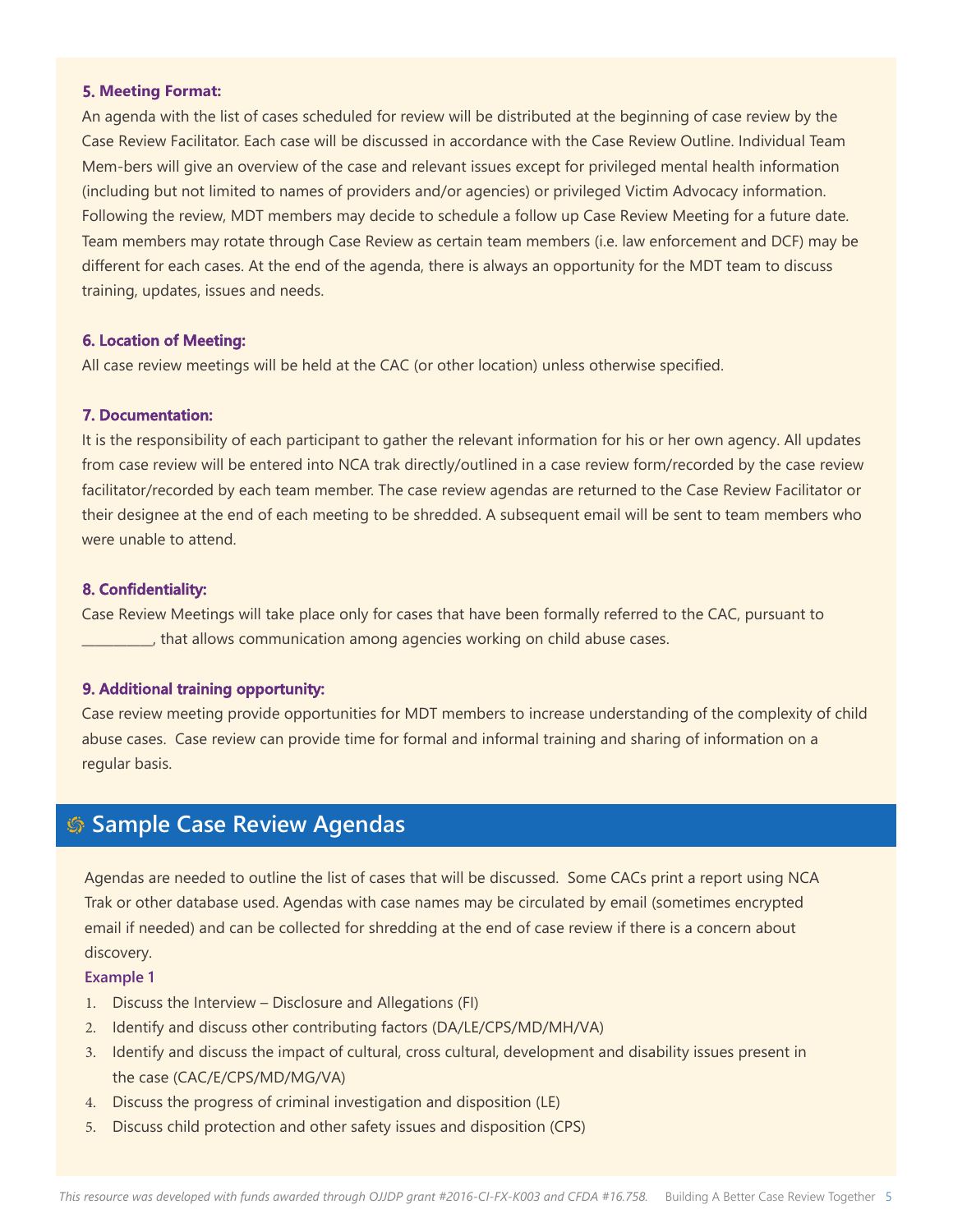**Example 2**

| <b>Case Overview</b>          | Type and nature of abuse (allegations)<br>$\bullet$<br>Presence of other problems, such as domestic violence, substance<br>abuse, etc.                                                                                |
|-------------------------------|-----------------------------------------------------------------------------------------------------------------------------------------------------------------------------------------------------------------------|
| <b>Cultural Competency</b>    | Developmental, disability, or cultural concerns<br>$\bullet$<br>Family's reactions and response to the child's disclosure<br>Family's reaction to the involvement of the criminal justice/child<br>protection systems |
| <b>Investigative Outcomes</b> | Interview outcomes<br>$\bullet$<br>Progress of the investigation<br>Child protection concerns/safety issues                                                                                                           |
| <b>Victim Advocacy</b>        | Emotional support needs of the child/non-offending family members<br>$\bullet$<br>and strategies for meeting those needs                                                                                              |
| Medical                       | Medical exam conducted? Findings?<br>$\bullet$                                                                                                                                                                        |
| <b>Mental Health</b>          | Treatment needs of the child/non-offending family members and<br>$\bullet$<br>strategies for meeting those needs                                                                                                      |
| <b>Court Involvement</b>      | Prosecution status/decisions<br>Provisions for court education and court support                                                                                                                                      |
| <b>Case Outcomes</b>          | Agency dispositions, including review of criminal and civil<br>(dependency) case dispositions and sentencing                                                                                                          |

# **Role of the Facilitator**

*The facilitator for Case Review has many responsibilities and requires a unique set of skills, including:*

- Skills for facilitating groups
- Thinks of the group as a resource
- Observes keenly
- Remains flexible
- Paraphrases input
- Encourages divergent views
- Keeps discussion balanced
- Brainstorms
- Sets up and debriefs activities
- Implements decision making processes
- Evaluates meetings
- Stays impartial
- Tracks and manages pace
- Draws members out
- Tracks themes
- Uses silence intentionally
- Leads go-rounds in a structured manner
- Frames concepts, ideas, and instructions
- Comments on group process
- Manages conflict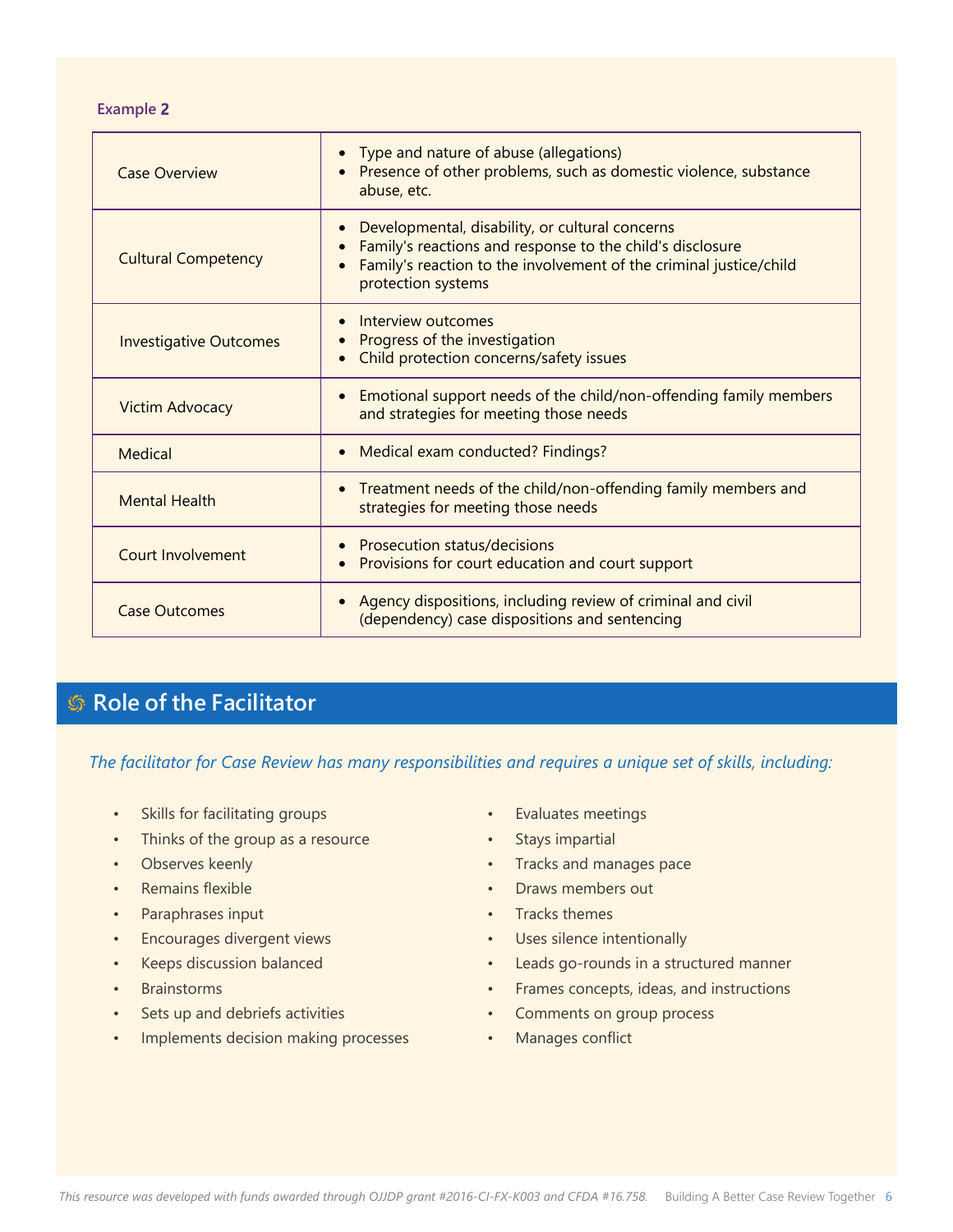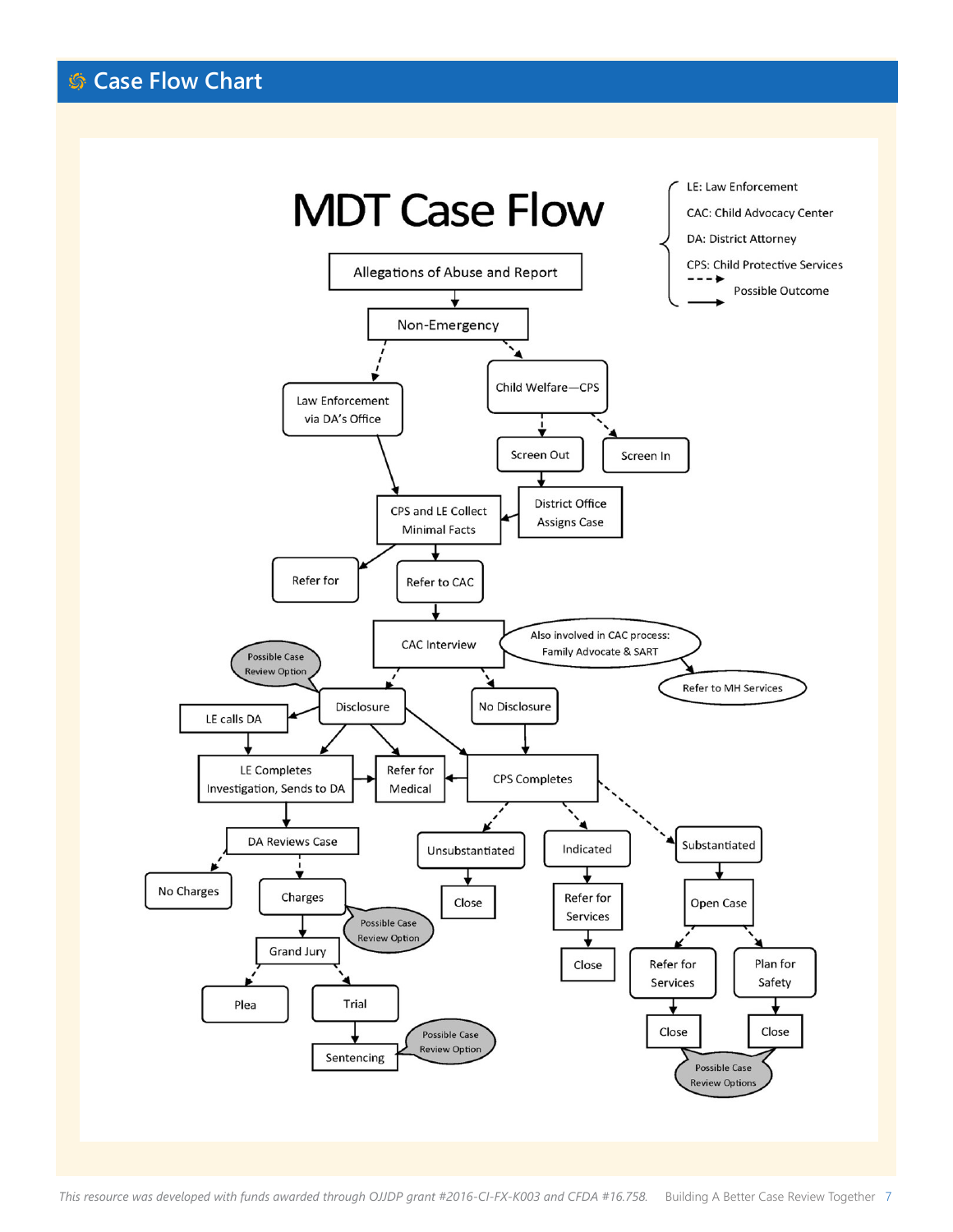### **CASE REVIEW MEETING CONFIDENTIALITY AGREEMENT/ATTENDANCE SHEET**

#### **MEETING DATE:**

As a member of the CAC/ MDT, I, within the bounds allowed by law, agree to maintain the strict confidentiality of all records and information on cases presented at Case Review Meetings. I further agree not to release any records or information on any child or adult seen at the Center or their families, except as it relates to the legitimate program operations of my agency. I agree that no general media or public access to information will be allowed and that I will not discuss cases outside the confines of the Multidisciplinary Team with family members, friends, or other inappropriate parties that could hinder the confidentiality and privacy that we ensure for each child  $\frac{1}{2}$  and family, and adult client.

| <b>NAME</b> | <b>AGENCY</b>                                                     |  |
|-------------|-------------------------------------------------------------------|--|
|             |                                                                   |  |
|             |                                                                   |  |
|             |                                                                   |  |
|             |                                                                   |  |
|             |                                                                   |  |
|             |                                                                   |  |
|             |                                                                   |  |
|             |                                                                   |  |
|             |                                                                   |  |
|             |                                                                   |  |
|             |                                                                   |  |
|             |                                                                   |  |
|             |                                                                   |  |
|             | THIS FORM MUST BE SIGNED BY ALL INDIVIDUALS ATTENDING CASE REVIEW |  |